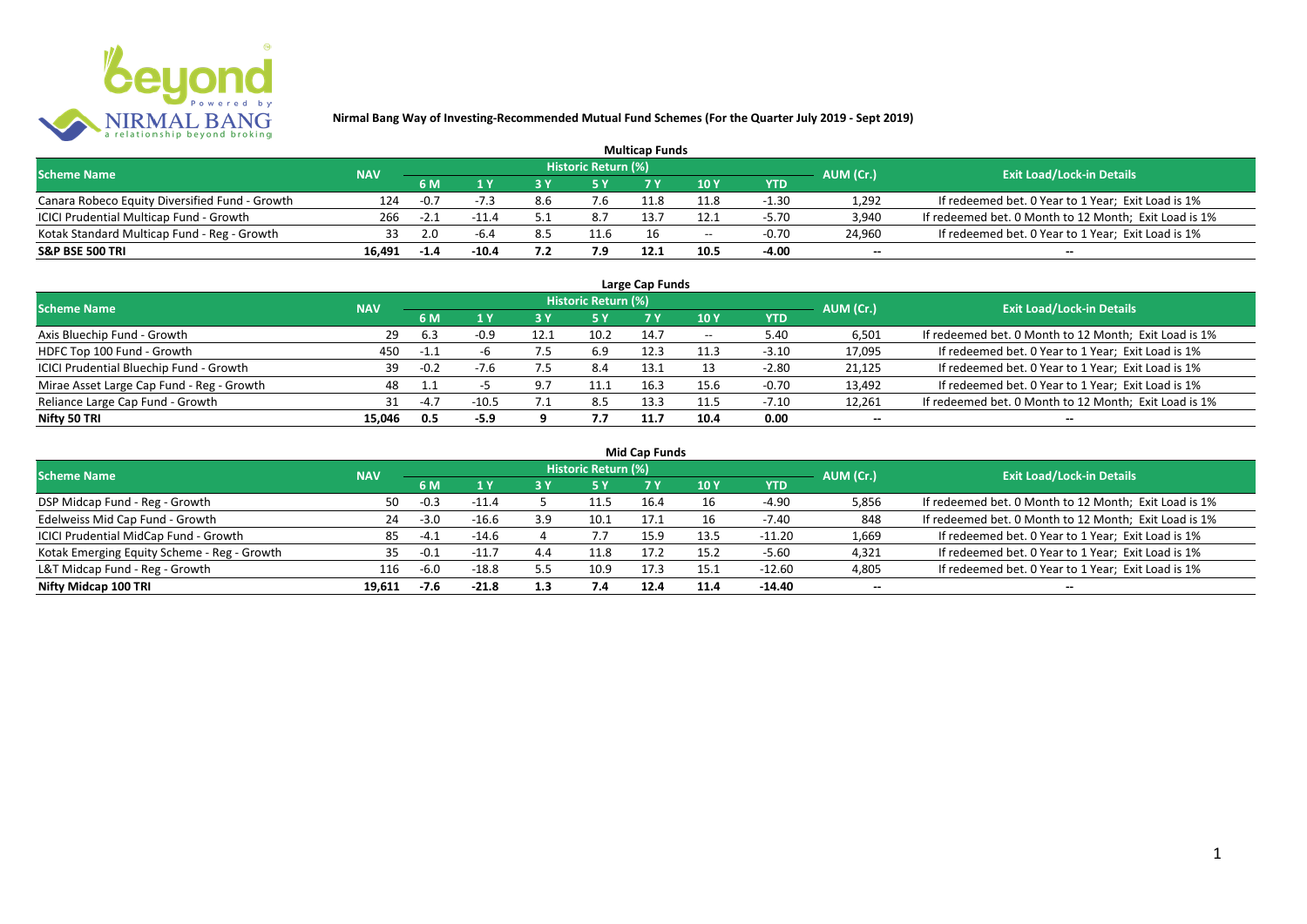

| Large & Midcap                                   |                   |        |         |     |                     |      |      |         |           |                                                    |  |  |
|--------------------------------------------------|-------------------|--------|---------|-----|---------------------|------|------|---------|-----------|----------------------------------------------------|--|--|
| <b>Scheme Name</b>                               |                   |        |         |     | Historic Return (%) |      |      |         | AUM (Cr.) | <b>Exit Load/Lock-in Details</b>                   |  |  |
|                                                  | <b>NAV</b><br>6 M |        |         |     |                     | 10Y  | YTD  |         |           |                                                    |  |  |
| Canara Robeco Emerging Equities - Growth         |                   | $-3.4$ | $-14.$  |     | 12.9                | 19.8 | 18.  | $-5.40$ | 4,640     | If redeemed bet. 0 Year to 1 Year; Exit Load is 1% |  |  |
| Invesco India Growth Opportunities Fund - Growth |                   | 0.9    | -9.7    | 8.8 | 10.3                | 14.5 | 12.8 | $-2.30$ | 1,560     | If redeemed bet. 0 Year to 1 Year; Exit Load is 1% |  |  |
| NIFTY Large Midcap 250 TRI                       | 6.525             | $-2.8$ | $-13.3$ | 6.7 | 9.1                 | 13.9 |      | -6.70   | $-$       | $- -$                                              |  |  |

| <b>Focused Funds</b>             |            |           |                   |     |                     |                 |       |         |                          |                                                       |  |  |
|----------------------------------|------------|-----------|-------------------|-----|---------------------|-----------------|-------|---------|--------------------------|-------------------------------------------------------|--|--|
| <b>Scheme Name</b>               | <b>NAV</b> |           |                   |     | Historic Return (%) |                 |       |         | AUM (Cr.)                | <b>Exit Load/Lock-in Details</b>                      |  |  |
|                                  |            | <b>6M</b> | 10 Y<br><b>EV</b> |     | <b>YTD</b>          |                 |       |         |                          |                                                       |  |  |
| Axis Focused 25 Fund - Growth    |            | 5.8       |                   |     |                     |                 | $- -$ | $-0.10$ | 7.785                    | If redeemed bet. 0 Month to 12 Month; Exit Load is 1% |  |  |
| SBI Focused Equity Fund - Growth | 133        | ર ર       | -48               | 8.5 |                     |                 |       | 0.40    | 4,984                    | If redeemed bet. 0 Year to 1 Year; Exit Load is 1%    |  |  |
| <b>S&amp;P BSE 500 TRI</b>       | 16.491     | $-1.4$    | $-10.4$           |     |                     | 12 <sub>1</sub> | 10.5  | -4.00   | $\overline{\phantom{a}}$ | $- -$                                                 |  |  |

|                                                |       |                           |         |                     |      | <b>Small Cap Funds</b> |                                       |          |                          |                                                    |
|------------------------------------------------|-------|---------------------------|---------|---------------------|------|------------------------|---------------------------------------|----------|--------------------------|----------------------------------------------------|
| <b>Scheme Name</b>                             |       |                           |         | Historic Return (%) |      |                        |                                       |          | AUM (Cr.)                | <b>Exit Load/Lock-in Details</b>                   |
|                                                |       | <b>NAV</b><br>10 Y<br>6 M |         |                     | YTD  |                        |                                       |          |                          |                                                    |
| Franklin India Smaller Companies Fund - Growth | 46    | -7.2                      | $-20.7$ | $-0.3$              | 8.2  | 18.1                   | 16.1                                  | $-12.50$ | 6,729                    | If redeemed bet. 0 Year to 1 Year; Exit Load is 1% |
| HDFC Small Cap Fund - Growth                   | 37    | -9.0                      | $-18.9$ | 6.9                 | 10.4 | 14.9                   | 13.3                                  | $-14.00$ | 7,894                    | If redeemed bet. 0 Year to 1 Year; Exit Load is 1% |
| L&T Emerging Businesses Fund - Reg - Growth    |       | -8.6                      | $-22.7$ |                     | 11.3 | $-$                    | $\hspace{0.05cm}$ – $\hspace{0.05cm}$ | -15.90   | 5,611                    | If redeemed bet. 0 Year to 1 Year; Exit Load is 1% |
| Nifty Smallcap 100 TRI                         | 6.375 | $-10.8$                   | $-30.5$ | $-4.2$              | 1.6  | 7.9                    |                                       | -18.60   | $\overline{\phantom{a}}$ | $-$                                                |

| ELSS Schemes (Tax Saving u/s 80-C)            |            |        |         |                            |                                       |           |       |            |                          |                                  |  |  |
|-----------------------------------------------|------------|--------|---------|----------------------------|---------------------------------------|-----------|-------|------------|--------------------------|----------------------------------|--|--|
| <b>Scheme Name</b>                            | <b>NAV</b> |        |         | <b>Historic Return (%)</b> |                                       |           |       |            | AUM (Cr.)                | <b>Exit Load/Lock-in Details</b> |  |  |
|                                               |            | 6 M    | 1 Y     | 3 Y                        | 75 Y                                  | <b>7Y</b> | 10Y   | <b>YTD</b> |                          |                                  |  |  |
| Aditya Birla Sun Life Tax Relief 96 - Growth  | -28        | $-5.7$ | $-14.1$ | 6.1                        | 10.2                                  | 15.1      | 12.1  | $-9.20$    | 8,416                    | Nil                              |  |  |
| Axis Long Term Equity Fund - Growth           | 43         | 6.0    | $-5.2$  |                            | 11.7                                  | 18.2      | $- -$ | 0.70       | 18,953                   | Nil                              |  |  |
| IDFC Tax Advantage (ELSS) Fund - Reg - Growth | 50         | $-3.2$ | $-14.7$ | 6.4                        | 8.6                                   | 14.2      | 13.2  | $-8.30$    | 1,902                    | Nil                              |  |  |
| Invesco India Tax Plan - Growth               | 47         | $-0.7$ | $-11.9$ | 6.9                        | 9.7                                   | L5.1      | 14.1  | $-3.90$    | 837                      | Nil                              |  |  |
| Mirae Asset Tax Saver Fund - Reg - Growth     |            |        | -4 9    | 12.5                       | $\hspace{0.05cm}$ – $\hspace{0.05cm}$ | $-$       | $- -$ | $-0.40$    | 2,208                    | Nil                              |  |  |
| <b>S&amp;P BSE 200 TRI</b>                    | 5,352      | $-0.6$ | $-8.8$  | 7.9                        | 8.2                                   | 12.4      | 10.7  | $-2.80$    | $\overline{\phantom{a}}$ | $\overline{\phantom{a}}$         |  |  |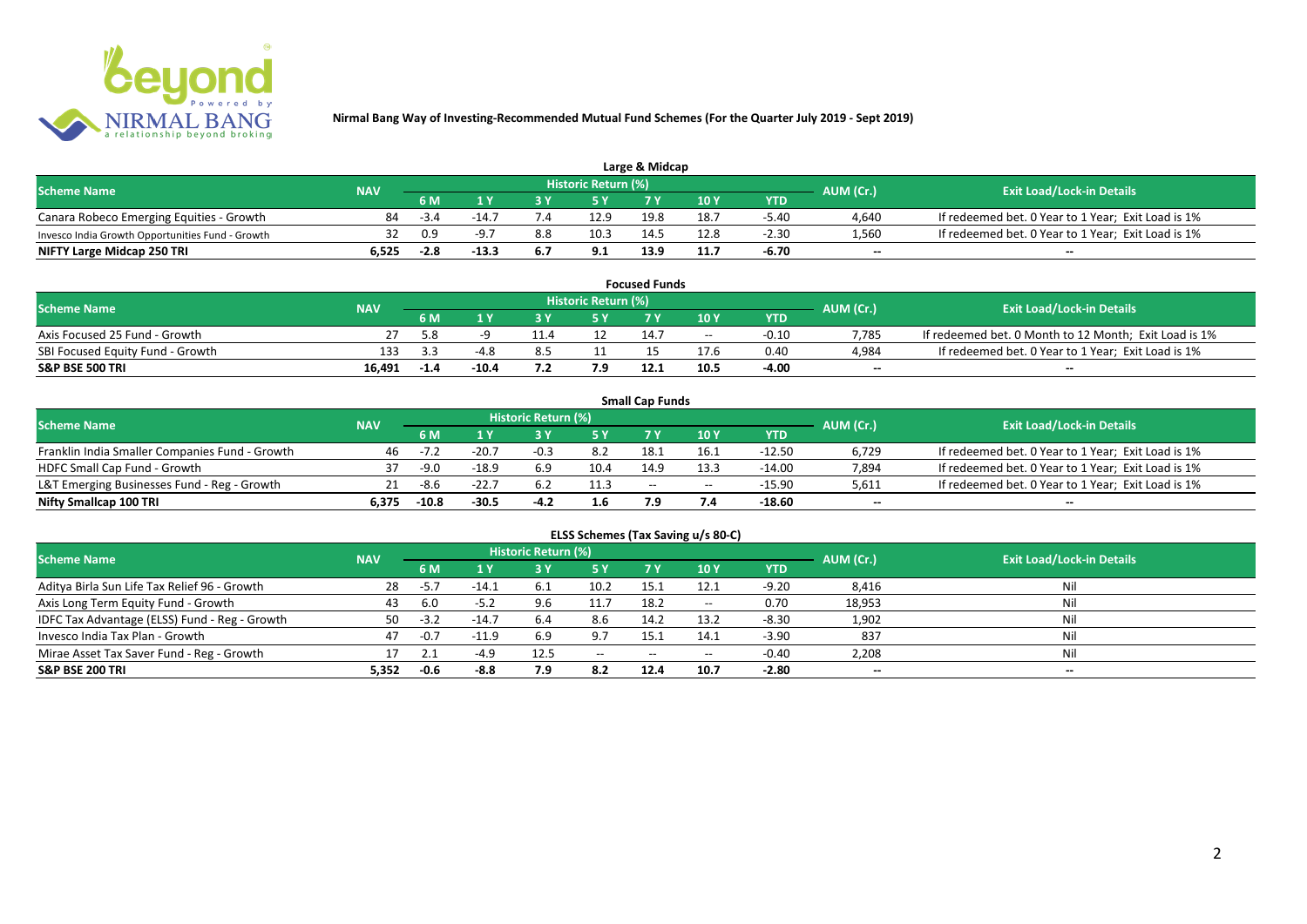

| <b>Contra/Value Fund</b>                  |            |        |         |                     |      |      |      |         |           |                                                    |  |  |
|-------------------------------------------|------------|--------|---------|---------------------|------|------|------|---------|-----------|----------------------------------------------------|--|--|
| <b>Scheme Name</b>                        | <b>NAV</b> |        |         | Historic Return (%) |      |      |      |         | AUM (Cr.) | <b>Exit Load/Lock-in Details</b>                   |  |  |
|                                           |            | 6 M    |         |                     |      |      | 10 Y | YTD     |           |                                                    |  |  |
| Kotak India EQ Contra Fund - Reg - Growth | 49         | $-0.5$ |         |                     |      | 12.9 |      | $-1.90$ | 811       | If redeemed bet. 0 Year to 1 Year; Exit Load is 1% |  |  |
| Invesco India Contra Fund - Growth        | 43.        | $-2.2$ | $-12.$  |                     | 10.8 | 16.  | 13.3 | $-6.30$ | 3.880     | If redeemed bet. 0 Year to 1 Year; Exit Load is 1% |  |  |
| UTI Value Opportunities Fund - Growth     | 56         | -1.5   | $-11.$  | 4.4                 | 4.8  | 9.9  | 10.9 | $-4.00$ | 4,211     | If redeemed bet. 0 Year to 1 Year; Exit Load is 1% |  |  |
| S&P BSE 500 TRI                           | 16.491     | -1.4   | $-10.4$ |                     | 7.9  |      | 10.5 | $-4.00$ | $\sim$    | $\overline{\phantom{a}}$                           |  |  |

|                                                                           |            |        |         |                     |           | Sector/Thematic |       |            |                          |                                                    |
|---------------------------------------------------------------------------|------------|--------|---------|---------------------|-----------|-----------------|-------|------------|--------------------------|----------------------------------------------------|
| <b>Scheme Name</b>                                                        | <b>NAV</b> |        |         | Historic Return (%) |           |                 |       |            | AUM (Cr.)                | <b>Exit Load/Lock-in Details</b>                   |
|                                                                           |            | 6 M    | 1 Y     |                     | <b>5Y</b> | <b>7Y</b>       | 10Y   | <b>YTD</b> |                          |                                                    |
| Canara Robeco Consumer Trends Fund - Reg - Growth                         | 37         | 0.1    | $-8.7$  | 8.9                 | 12.3      | 15.3            | $- -$ | $-2.40$    | 319                      | If redeemed bet. 0 Year to 1 Year; Exit Load is 1% |
| Mirae Asset Great Consumer Fund - Growth                                  | 32         | $-1.8$ | $-9.8$  | 10                  |           | 15.3            | $- -$ | $-6.90$    | 766                      | If redeemed bet. 0 Year to 1 Year; Exit Load is 1% |
| ICICI Prudential Technology Fund - Growth                                 | 59         | -1.6   | $-0.1$  | 14.7                | 10.2      | 17.7            | 18.4  | 4.20       | 441                      | If redeemed bet. 0 Day to 15 Day; Exit Load is 1%  |
| Reliance Pharma Fund - Growth                                             | 137        | $-7.9$ | $-12.5$ |                     | 4.6       | 11.7            | 16    | -8.70      | 2,344                    | If redeemed bet. 0 Year to 1 Year; Exit Load is 1% |
| ICICI Prudential Banking and Financial Services Fund -<br>Retail - Growth | 59         | 1.6    | $-8.3$  | 9.7                 | 13.6      | 18.1            | 16.8  | $-3.30$    | 3.185                    | If redeemed bet. 0 Day to 15 Day; Exit Load is 1%  |
| Reliance Banking Fund - Growth                                            | 250        | $-0.3$ | $-13.7$ | 8.5                 | 10.4      | 14.5            | 14.9  | $-5.70$    | 2,924                    | If redeemed bet. 0 Year to 1 Year; Exit Load is 1% |
| <b>S&amp;P BSE 500 TRI</b>                                                | 16.491     | $-1.4$ | $-10.4$ | 7.2                 | 7.9       | 12.1            | 10.5  | -4.00      | $\overline{\phantom{a}}$ | $- -$                                              |

|                                                  |            |                                                      |        |                     |                          |      | <b>Dynamic Asset Allocation Funds</b> |         |                          |                                                         |
|--------------------------------------------------|------------|------------------------------------------------------|--------|---------------------|--------------------------|------|---------------------------------------|---------|--------------------------|---------------------------------------------------------|
| <b>Scheme Name</b>                               | <b>NAV</b> |                                                      |        | Historic Return (%) |                          |      |                                       |         | AUM (Cr.)                | <b>Exit Load/Lock-in Details</b>                        |
|                                                  |            | 10 Y<br><b>YTD</b><br><b>5Y</b><br>6 M<br>3 Y<br>1 Y |        |                     |                          |      |                                       |         |                          |                                                         |
| ICICI Prudential Balanced Advantage Fund - Reg - |            |                                                      |        |                     |                          |      |                                       |         |                          |                                                         |
| Growth                                           | 35         | 2.3                                                  | 1.3    | 6.7                 | 8.5                      | 12.3 | 12.1                                  | 0.90    | 27,798                   | If redeemed bet. 0 Year to 1 Year; Exit Load is 1%      |
| Invesco India Dynamic Equity Fund - Growth       | 28         | 2.4                                                  |        | 6.7                 |                          | 12.4 | 11.3                                  | 1.80    | 924                      | If redeemed bet. 0 Month to 3 Month; Exit Load is 0.25% |
| Reliance Balanced Advantage Fund - Growth        | 88         | 1.9                                                  | 0.2    | 8.2                 | 8.1                      |      | 11.6                                  | 1.60    | 2,195                    | If redeemed bet. 0 Month to 12 Month; Exit Load is 1%   |
| SBI Dynamic Asset Allocation Fund - Reg - Growth | 13         | $-0.3$                                               | $-2.2$ | 6.4                 | $\overline{\phantom{a}}$ |      | $\hspace{0.05cm}$ – $\hspace{0.05cm}$ | $-0.30$ | 684                      | If redeemed bet. 0 Month to 12 Month; Exit Load is 1%   |
| NIFTY 50 Hybrid Composite Debt 65:35 Index       | 9,657      | 3.2                                                  | 0.5    | 8.8                 | 8.4                      | 10.8 | 9.9                                   | 3.00    | $\overline{\phantom{a}}$ | $\!-$                                                   |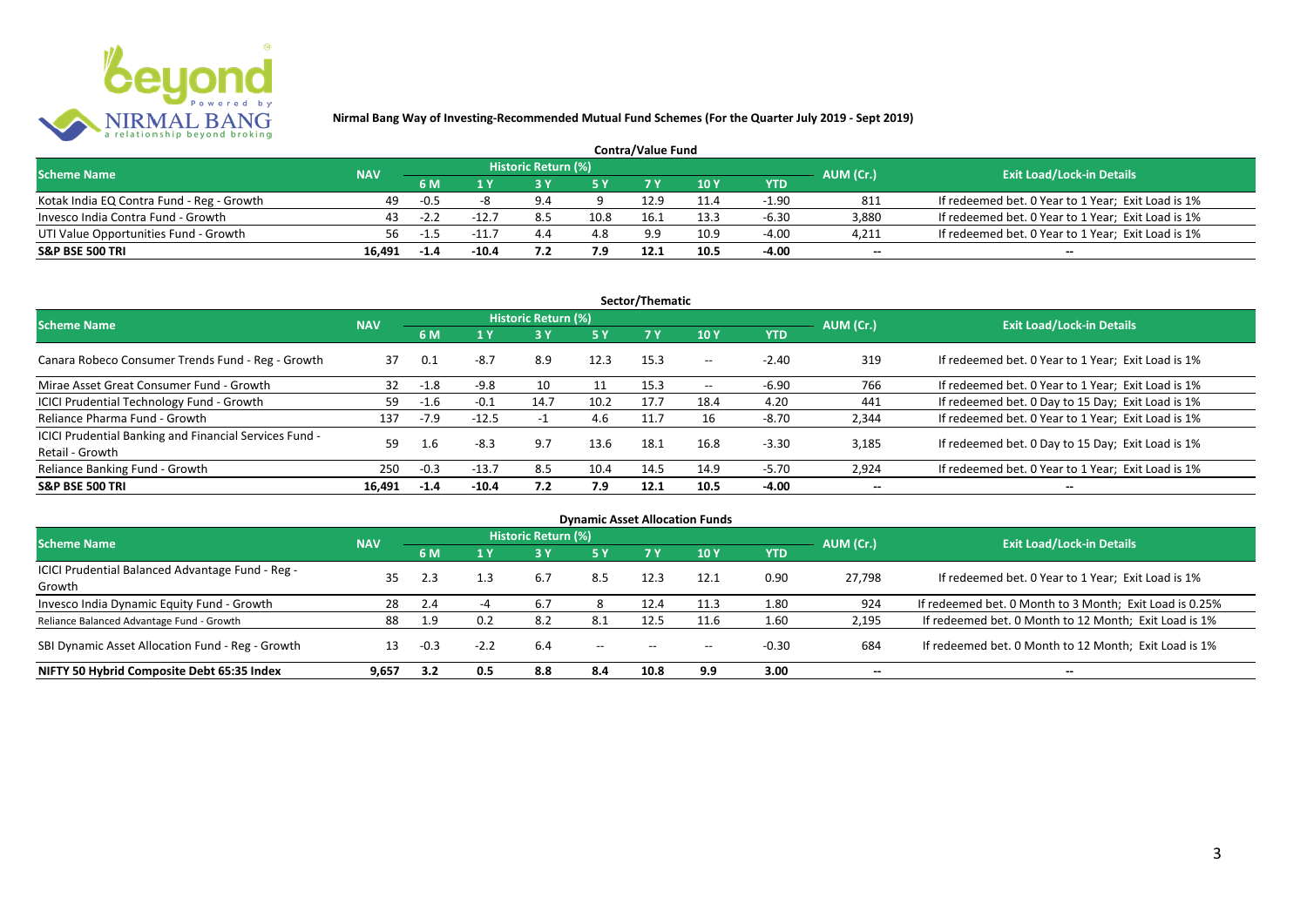

|                                                 |            |     |        |                            |       | <b>Hybrid Aggressive</b> |      |         |                          |                                                       |
|-------------------------------------------------|------------|-----|--------|----------------------------|-------|--------------------------|------|---------|--------------------------|-------------------------------------------------------|
| <b>Scheme Name</b>                              | <b>NAV</b> |     |        | <b>Historic Return (%)</b> |       |                          |      |         | AUM (Cr.)                | <b>Exit Load/Lock-in Details</b>                      |
|                                                 | 6 M        | 1 Y |        |                            | 7 Y   | 10Y                      | YTD  |         |                          |                                                       |
| HDFC Hybrid Equity Fund - Growth                | 51.        | 0.7 |        | 4.b                        |       | 10.1                     | 9.7  | $-1.20$ | 21,151                   | If redeemed bet. 0 Year to 1 Year; Exit Load is 1%    |
| ICICI Prudential Equity & Debt Fund - Growth    | 125        | 0.3 |        |                            | 9.1   | 14.1                     | 13.6 | $-2.20$ | 24,313                   | If redeemed bet. 0 Year to 1 Year; Exit Load is 1%    |
| Mirae Asset Hybrid - Equity Fund - Reg - Growth | 14         | 2.4 | -1.5   | 8.8                        | $- -$ | $- -$                    |      | 1.00    | 2,297                    | If redeemed bet. 0 Year to 1 Year; Exit Load is 1%    |
| SBI Equity Hybrid Fund - Growth                 | 132        | 4.7 | 0.3    | 8.1                        | 10.1  | 14.8                     | 12.1 | 2.50    | 29,408                   | If redeemed bet. 0 Month to 12 Month; Exit Load is 1% |
| Canara Robeco Equity Hybrid Fund - Growth       | 152        |     | $-2.8$ |                            | 9.3   | 12.8                     | 12.4 | 0.70    | 2,298                    | If redeemed bet. 0 Year to 1 Year; Exit Load is 1%    |
| NIFTY 50 Hybrid Composite Debt 65:35 Index      | 9,657      | 3.2 | 0.5    | 8.8                        | 8.4   | 10.8                     | 9.9  | 3.00    | $\overline{\phantom{a}}$ | $- -$                                                 |

| <b>Arbitrage Fund</b>                      |            |     |  |                     |     |  |     |            |           |                                                         |  |  |  |
|--------------------------------------------|------------|-----|--|---------------------|-----|--|-----|------------|-----------|---------------------------------------------------------|--|--|--|
| <b>Scheme Name</b>                         | <b>NAV</b> |     |  | Historic Return (%) |     |  |     |            | AUM (Cr.) | <b>Exit Load/Lock-in Details</b>                        |  |  |  |
|                                            |            | 1 M |  | 6 M                 |     |  |     | <b>YTD</b> |           |                                                         |  |  |  |
| IDFC Arbitrage Fund - Reg - Growth         | 24         |     |  |                     |     |  | ხ.∠ | 7.00       | 7.382     | If redeemed bet. 0 Month to 1 Month; Exit Load is 0.25% |  |  |  |
| Kotak Equity Arbitrage Fund - Reg - Growth |            |     |  |                     | 6.9 |  | 6.3 | 6.80       | 14.527    | If redeemed bet. 0 Day to 30 Day; Exit Load is 0.25%    |  |  |  |
| Reliance Arbitrage Fund - Growth           | 20         | 8.3 |  |                     | 6.9 |  | b.4 | 7.00       | 8.904     | If redeemed bet. 0 Month to 1 Month; Exit Load is 0.25% |  |  |  |

|                                          |                          |              |       |                     |        | <b>Equity Saver</b> |                                       |                          |                          |                                                       |
|------------------------------------------|--------------------------|--------------|-------|---------------------|--------|---------------------|---------------------------------------|--------------------------|--------------------------|-------------------------------------------------------|
| <b>Scheme Name</b>                       | <b>NAV</b>               |              |       | Historic Return (%) |        |                     |                                       |                          | AUM (Cr.)                | <b>Exit Load/Lock-in Details</b>                      |
|                                          |                          | 6 M          |       |                     |        |                     | 10 Y                                  | <b>YTD</b>               |                          |                                                       |
| Axis Equity Saver Fund - Reg - Growth    |                          | 3.0          | 0.6   | b.b                 | $- -$  | $- -$               | $\overline{\phantom{a}}$              | 2.70                     | 753                      | If redeemed bet. 0 Month to 12 Month; Exit Load is 1% |
| <b>HDFC Equity Savings Fund - Growth</b> | 36                       |              | 0.2   |                     |        | 8.6                 |                                       | 0.80                     | 5,138                    | If redeemed bet. 0 Year to 1 Year; Exit Load is 1%    |
| Kotak Equity Savings Fund - Reg - Growth |                          |              |       | 6.8                 | $- -$  | $- -$               | $\hspace{0.05cm}$ – $\hspace{0.05cm}$ | 1.90                     | 2,003                    | If redeemed bet. 0 Year to 1 Year; Exit Load is 1%    |
| CRISIL Hybrid 50+50 - Moderate Index*    | $\overline{\phantom{a}}$ | $\mathbf{m}$ | $- -$ | $- -$               | $\sim$ | $- -$               | $- -$                                 | $\overline{\phantom{a}}$ | $\overline{\phantom{a}}$ | $- -$                                                 |

| <b>Liquid Funds</b>                       |            |      |     |                     |     |       |            |                          |           |                                  |  |  |  |  |
|-------------------------------------------|------------|------|-----|---------------------|-----|-------|------------|--------------------------|-----------|----------------------------------|--|--|--|--|
| <b>Scheme Name</b>                        | <b>NAV</b> |      |     | Historic Return (%) |     |       | <b>YTM</b> | Avg                      | AUM (Cr.) | <b>Exit Load/Lock-in Details</b> |  |  |  |  |
|                                           |            | 1 W. | 2 W | 1 M                 | 3 M | 1Y    |            | <b>Maturity</b>          |           |                                  |  |  |  |  |
| Axis Liquid Fund - Growth                 | 2,121      | 5.9  |     |                     | 6.7 |       | 6.01       | 0.09                     | 30,115    | Nil                              |  |  |  |  |
| IDFC Cash Fund - Reg - Growth             | 2,316      | 5.8  | 5.6 |                     | 6.4 |       | 5.89       | 0.07                     | 11,025    | Nil                              |  |  |  |  |
| Kotak Liquid Scheme - Reg - Growth        | 3,873      | 5.8  | 5.6 |                     | 6.5 |       | 5.96       | 0.08                     | 29,444    | Nil                              |  |  |  |  |
| Mirae Asset Cash Management Fund - Growth | 2,003      | 5.8  |     |                     | 6.6 |       | 5.95       | 0.08                     | 3,463     | Nil                              |  |  |  |  |
| <b>CRISIL Liquid Fund Index</b>           | $\sim$     | 6.2  |     | 6.4                 | 6.9 | $- -$ | $- -$      | $\overline{\phantom{a}}$ | --        | $- -$                            |  |  |  |  |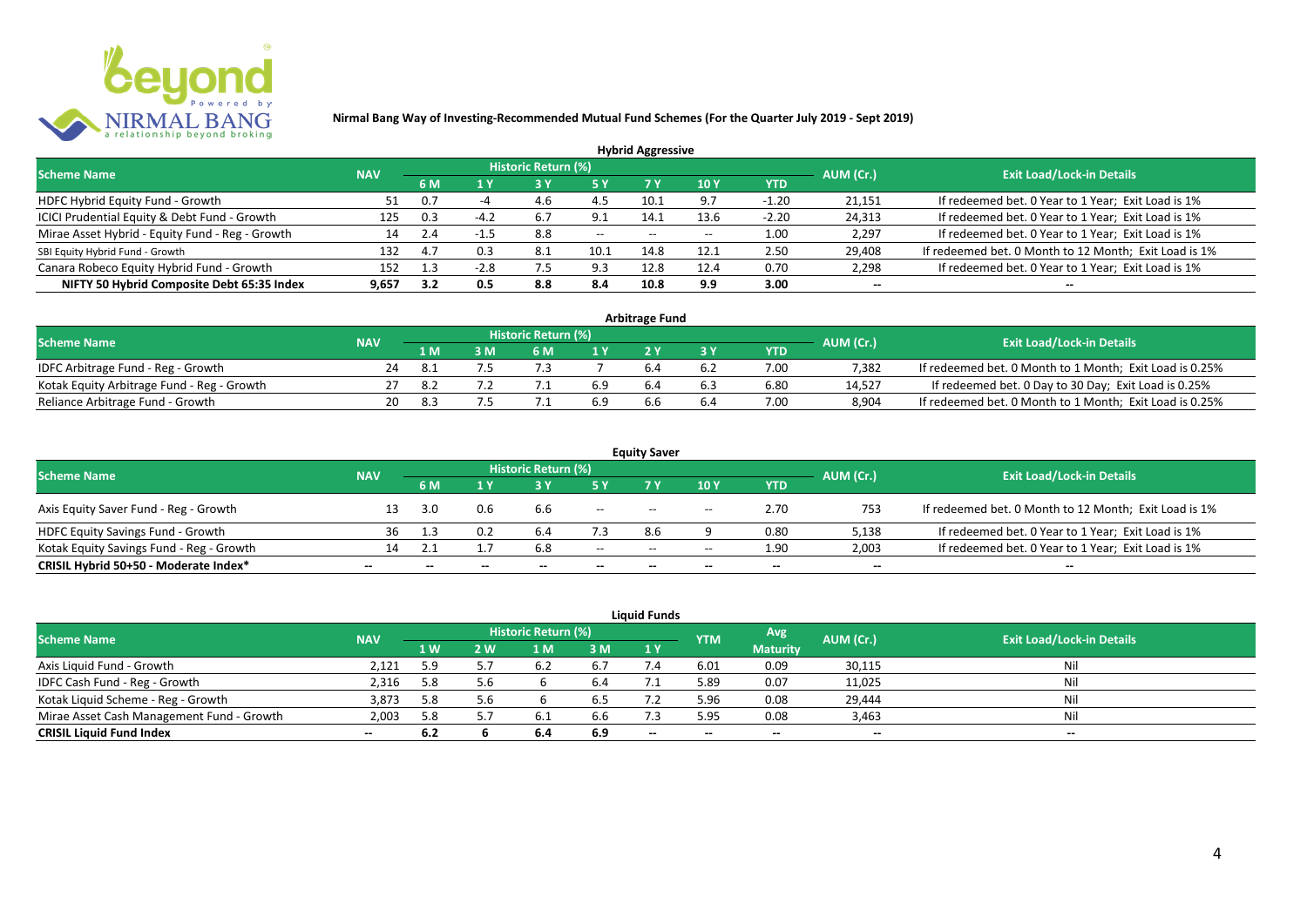

| <b>Ultra Short Fund</b>                       |            |       |      |                            |     |       |                          |                          |                          |                                  |  |  |  |  |
|-----------------------------------------------|------------|-------|------|----------------------------|-----|-------|--------------------------|--------------------------|--------------------------|----------------------------------|--|--|--|--|
| <b>Scheme Name</b>                            | <b>NAV</b> |       |      | <b>Historic Return (%)</b> |     |       | <b>YTM</b>               | Avg                      | AUM (Cr.)                | <b>Exit Load/Lock-in Details</b> |  |  |  |  |
|                                               |            | '1 M. | 8 M' | 6 M                        |     | 3 Y   |                          | <b>Maturity</b>          |                          |                                  |  |  |  |  |
| HDFC Ultra Short Term Fund - Reg - Growth     |            | 8.4   |      | 8.5                        | $-$ | $- -$ | 6.82                     | 0.52                     | 7,440                    | Nil                              |  |  |  |  |
| IDFC Ultra Short Term Fund - Reg - Growth     |            | 8.4   |      | 8.6                        | 8.6 | $- -$ | 6.61                     | 0.47                     | 3,258                    | Nil                              |  |  |  |  |
| SBI Magnum Ultra Short Duration Fund - Growth | 4,278      | 8.3   | 8.6  | 8.4                        | 8.5 |       | 6.94                     | 0.46                     | 8,447                    | Nil                              |  |  |  |  |
| <b>NIFTY Ultra Short Duration Debt Index</b>  | 3,906      | 8.1   | 8.4  | 8.3                        | 8.5 | 7.6   | $\overline{\phantom{a}}$ | $\overline{\phantom{a}}$ | $\overline{\phantom{a}}$ | $\overline{\phantom{a}}$         |  |  |  |  |

| <b>Money Market Fund</b>                                   |            |      |     |                            |                          |           |            |                 |                          |                                  |  |  |  |
|------------------------------------------------------------|------------|------|-----|----------------------------|--------------------------|-----------|------------|-----------------|--------------------------|----------------------------------|--|--|--|
| <b>Scheme Name</b>                                         | <b>NAV</b> |      |     | <b>Historic Return (%)</b> |                          |           | <b>YTM</b> | Avg             | AUM (Cr.)                | <b>Exit Load/Lock-in Details</b> |  |  |  |
|                                                            |            | 1 M  | 3M  | 6 M                        | 1Y                       | <b>3Y</b> |            | <b>Maturity</b> |                          |                                  |  |  |  |
| Aditya Birla Sun Life Money Manager Fund - Reg -<br>Growth | 259        | 8.8  | 9.2 | 8.9                        | 8.8                      | 7.6       | 6.55       | 0.52            | 11,755                   | Nil                              |  |  |  |
| ICICI Prudential Money Market Fund - Reg - Growth          | 267        | -8.2 | 8.7 | 8.5                        | 8.4                      | 7.4       | 6.39       | 0.39            | 9,064                    | Nil                              |  |  |  |
| Reliance Money Market Fund - Growth                        | 2,918      | 8.4  | 8.9 | 8.7                        | 8.7                      |           | 6.54       | 0.42            | 3,320                    | Nil                              |  |  |  |
| UTI Money Market Fund - Reg - Growth                       | 2,169      | 8.3  | 8.9 | 8.7                        | 8.6                      | 7.5       | 6.61       | 0.50            | 6,472                    | Nil                              |  |  |  |
| <b>CRISIL Liquid Fund Index</b>                            | $- -$      | 6.4  | 6.9 | $\overline{\phantom{a}}$   | $\overline{\phantom{a}}$ | $\!-$     | $\!-$      | $\sim$          | $\overline{\phantom{a}}$ | $\overline{\phantom{a}}$         |  |  |  |

| Short Term Fund                                 |            |      |      |                     |     |  |            |                 |           |                                  |  |  |  |
|-------------------------------------------------|------------|------|------|---------------------|-----|--|------------|-----------------|-----------|----------------------------------|--|--|--|
| <b>Scheme Name</b>                              | <b>NAV</b> |      |      | Historic Return (%) |     |  | <b>YTM</b> | Avg             | AUM (Cr.) | <b>Exit Load/Lock-in Details</b> |  |  |  |
|                                                 |            | 1 M  |      | 6 M                 | 1 V |  |            | <b>Maturity</b> |           |                                  |  |  |  |
| HDFC Short Term Debt Fund - Growth              |            | 10.9 | 12.5 | 10.8                | 9.5 |  |            | 2.59            | 8,173     | Nil                              |  |  |  |
| IDFC Bond Fund - Short Term Plan - Reg - Growth | 40         | 13.1 | 12.6 |                     | 10  |  | .25        | 2.15            | 8,258     | Nil                              |  |  |  |
| Kotak Bond Short Term Plan - Reg - Growth       | 36         | 10.7 | 13.1 |                     |     |  | 7.69       | 2.75            | 9,355     | Nil                              |  |  |  |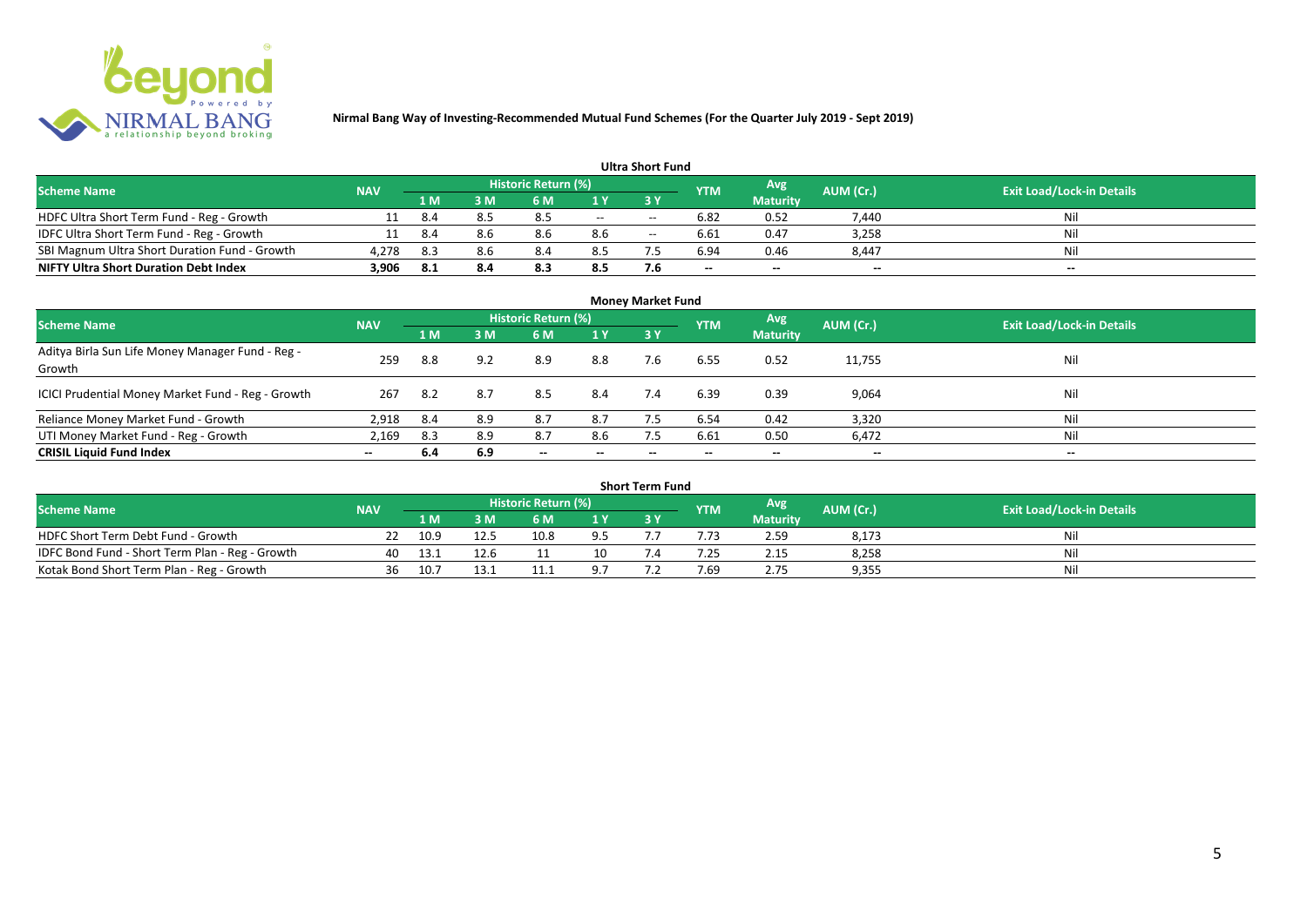

| <b>Low Duration Fund</b>                  |            |     |     |                     |      |  |            |                 |           |                                  |  |  |  |  |
|-------------------------------------------|------------|-----|-----|---------------------|------|--|------------|-----------------|-----------|----------------------------------|--|--|--|--|
| <b>Scheme Name</b>                        | <b>NAV</b> |     |     | Historic Return (%) |      |  | <b>YTM</b> | Avg             | AUM (Cr.) | <b>Exit Load/Lock-in Details</b> |  |  |  |  |
|                                           |            | 1 M |     | 6 M.                |      |  |            | <b>Maturity</b> |           |                                  |  |  |  |  |
| <b>HDFC Low Duration Fund - Growth</b>    | 40         |     | u.  |                     | -8.1 |  |            | 0.96            | 15,491    | Ni                               |  |  |  |  |
| Canara Robeco Savings Fund - Reg - Growth | 30         |     | 9.4 | 8.9                 | 8.4  |  | 6.8        | 0.80            | 1,049     | Ni                               |  |  |  |  |
| IDFC Low Duration Fund - Reg - Growth     |            | 9.8 |     |                     | 8.7  |  | 6.8        | 0.88            | 4.167     | -Ni                              |  |  |  |  |

| <b>Banking &amp; PSU Bond Funds</b>            |            |      |      |                     |                |     |            |                 |           |                                  |  |  |  |
|------------------------------------------------|------------|------|------|---------------------|----------------|-----|------------|-----------------|-----------|----------------------------------|--|--|--|
| <b>Scheme Name</b>                             | <b>NAV</b> |      |      | Historic Return (%) |                |     | <b>YTM</b> | Avg             | AUM (Cr.) | <b>Exit Load/Lock-in Details</b> |  |  |  |
|                                                |            | 1 M  | з м' | 6 M                 | 1 <sub>Y</sub> |     |            | <b>Maturity</b> |           |                                  |  |  |  |
| HDFC Banking and PSU Debt Fund - Reg - Growth  |            | 11.9 | 13.2 | 11.6                |                |     | 8.00       | 2.71            | 3.285     | Nil                              |  |  |  |
| Kotak Banking and PSU Debt Fund - Reg - Growth | 44         | 9.4  | 15 5 |                     |                |     |            | 3.76            | 2.198     | Nil                              |  |  |  |
| IDFC Banking & PSU Debt Fund - Reg - Growth    |            | 15.1 | Τp   |                     |                | ה ד | '.29       | 3.15            | 544.      | Nil                              |  |  |  |

| <b>Corporate Bond Funds</b>                         |            |        |      |      |     |     |            |                 |           |                                  |  |  |  |
|-----------------------------------------------------|------------|--------|------|------|-----|-----|------------|-----------------|-----------|----------------------------------|--|--|--|
| <b>Scheme Name</b>                                  | <b>NAV</b> |        |      |      |     |     | <b>YTM</b> | <b>Avg</b>      | AUM (Cr.) | <b>Exit Load/Lock-in Details</b> |  |  |  |
|                                                     |            | /1 M / | 3 M  | 6 M  | 1Y  |     |            | <b>Maturity</b> |           |                                  |  |  |  |
| ICICI Prudential Corporate Bond Fund - Reg - Growth | 20         | 9.6    | 12.2 | 11.3 | 9.5 | 7.6 | 7.37       | 2.51            | 7,771     | Nil                              |  |  |  |
| HDFC Corporate Bond Fund - Growth                   |            | 10.0   | 15.3 | 13.3 |     |     | 7.48       | 4.12            | 12,416    | Ni                               |  |  |  |
| Kotak Corporate Bond Fund - Std - Growth            | 2,570      | 11.8   | 11.5 | 10.7 | 9.6 | 8.1 | 7.46       | 1.58            | 2,334     | Ni                               |  |  |  |